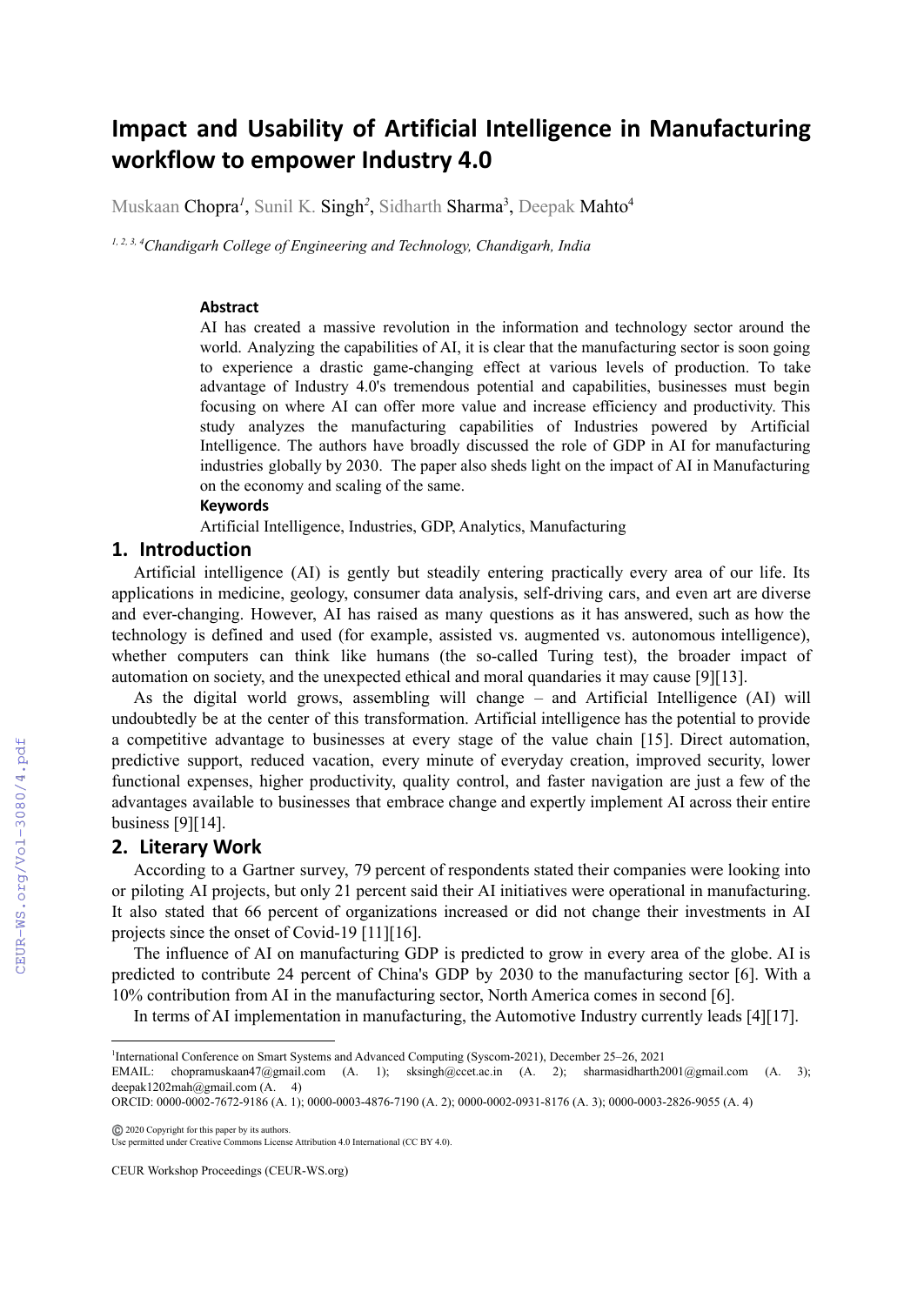Despite being a slow-growing sector in many parts of the world, the Automotive Industry has still emerged as the biggest hub for smart manufacturing using AI models in quality control, product development, and manufacturing [8]. Motivated by the success of their first AI system now through its "Dreamcatcher system," GM has used machine learning to build goods that are more cost-effective and faster.



**Figure 1**: GDP impact of AI by 2030 around various regions of the world in the manufacturing industry

*Source- Statista*

Demand Planning is an important aspect in manufacturing to ensure a sufficient amount of manufacturing is taking place at any given point of time. By reducing stockouts and waste, AI helps businesses improve product availability. AI can be used to assist in bettering our understanding of sales patterns [11].

#### **3. Benefits Of Deploying AI Models**

Deploying AI models for smart manufacturing has led to such a huge difference in not only the revenues for the companies but also the GDP of the nation's contributing towards the development of AI technologies for smart manufacturing [7][18].

Businesses have been seen expanding their manufacturing capacity to fulfill the increased demand of clients all around the world. Although bringing AI to the industrial business would need a considerable financial expenditure, the return on investment will be tremendous [3]. Businesses can experience much cheaper operational costs as intelligent devices take care of day-to-day tasks.

This has resulted in better utilization of the human resource which earlier did all the labor work will now be able to focus on sophisticated and inventive jobs as AI takes over the manufacturing facility and automates mundane and dull human labor. Humans may focus on pushing innovation and bringing their firm to advanced levels while AI takes care of unskilled tasks [4][19].

Although bringing AI to the industrial business would need a considerable financial expenditure, the return on investment will be tremendous. Businesses can experience much cheaper operational costs as intelligent devices take care of day-to-day tasks [12][21].

#### **4. Scaling AI in manufacturing operations**

The latest industrial revolution (Industry 4.0) is destined to integrate more automation using machine learning and AI models. However, currently, manufacturers are facing the issue of integrating and deploying digital platforms and technologies. In the automotive industry, only 14% of manufacturers have deployed AI at scale [3][10].

Successful prototype deployment in live industrial situations is a good starting point for AI system deployment. Prototypes have already been tested and implemented in a sandbox or controlled environment. As a result, the system is limited in its exposure to real-time data sets and difficulties.

Before deploying a model into a production-ready environment, it must be trained to a level of accuracy suitable for real-time manufacturing processes. Testing on real-time data will not only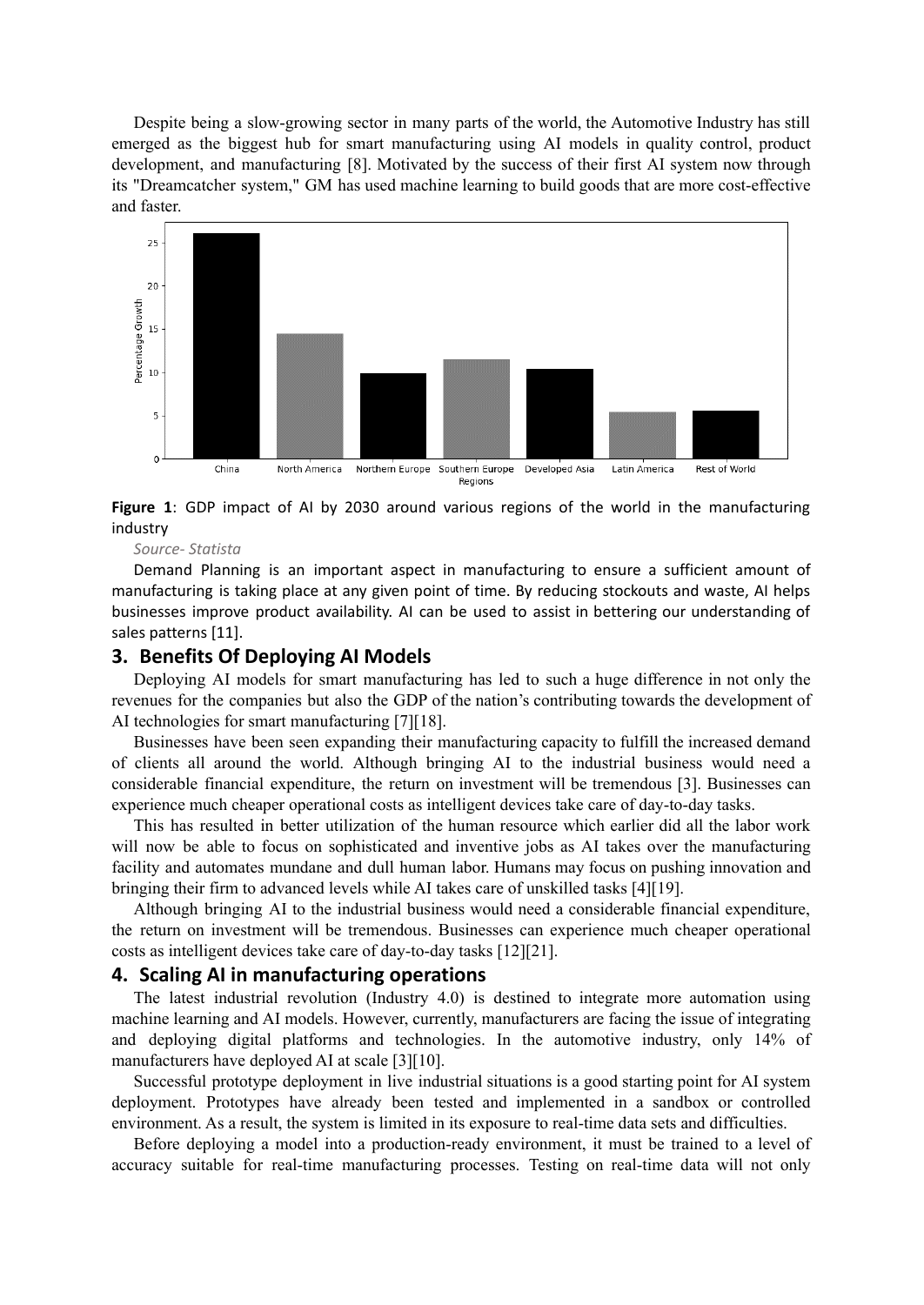improve development accuracy but will also confirm that the solution meets industrial requirements [5][20].



**Figure 2**: AI use cases various sectors of the manufacturing industry

*Source- Statista*

## **5. Challenges and Future Opportunities**

While AI may appear to be a profitable alternative for manufacturing, it has its own set of hurdles and restrictions that might cause issues. In the next sections, we will talk about the problems of AI.





#### **Figure 3**: Machine vs Human contribution in various fields of manufacturing

*Source- Future of Jobs Survey 2018, World Economic Forum*

When it comes to existing job duties, there will be a substantial change in the human-machine divide, and in organizations that are more advanced in their use of AI, staff resources will be supplemented rather than displaced.

One of the main fears about AI is that human capital would lose value as technology advances since some feel that AI's automation will diminish the need for expensive human labor. However, this assumption is faulty because most organizations will boost work possibilities as their efficiency and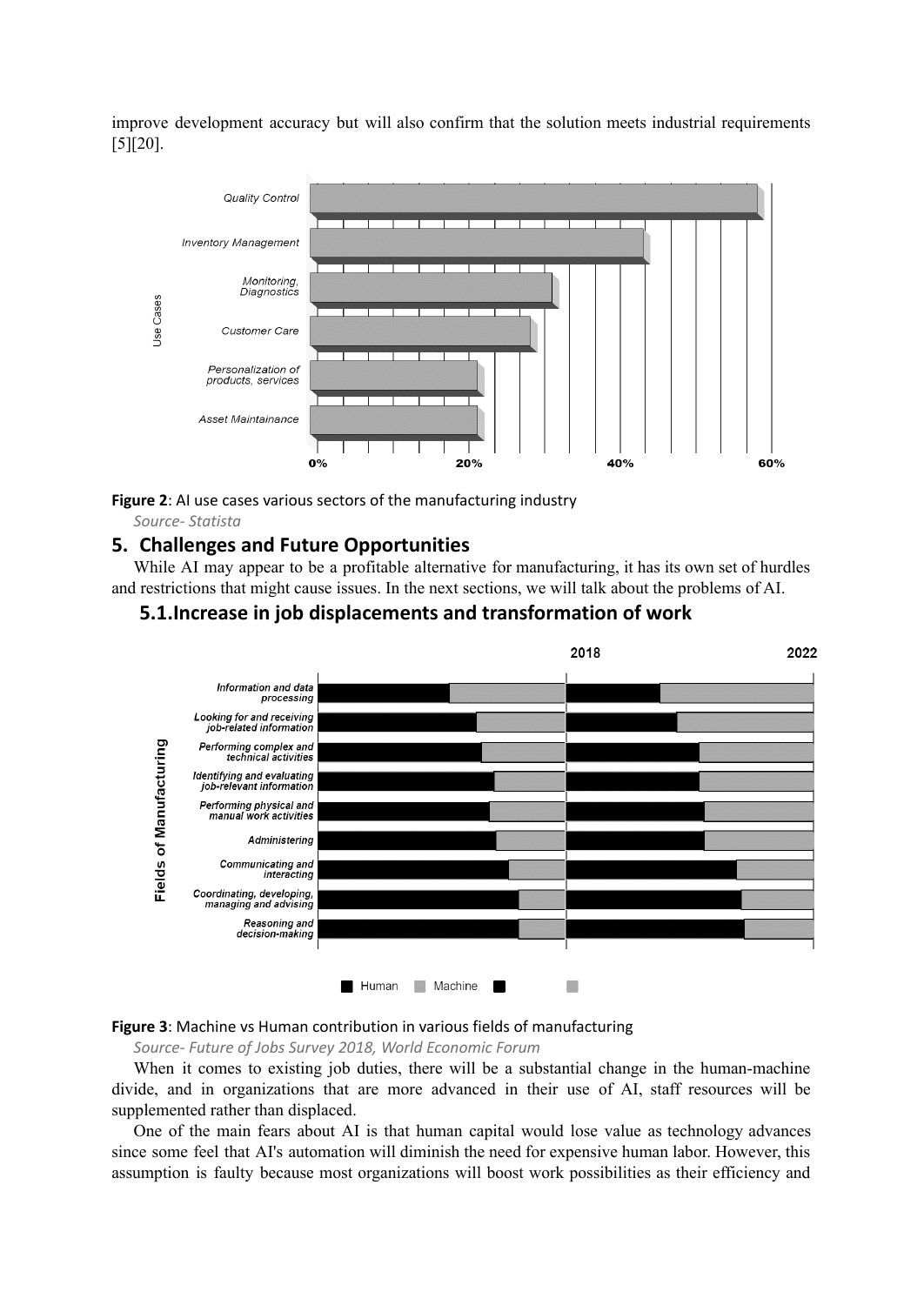services improve. Employee resources will be supplemented rather than replaced in organizations that are more advanced in their use of AI [4]. According to the World Economic Forum, a new division of labor between people and robots would create more than 130 million new jobs by 2022. In reality, between 2018 and 2022, there will be a dramatic change in the human-machine frontier when it comes to existing labor duties [2][21].

Before very long, a significant variable affecting the GDP is the number of cases, recuperation rates, and the speed at which immunization will be finished. Given the current circumstances, India's GDP is predicted to rebound quickly, and as per the forecasts as displayed in Figure **4**.

#### **5.2.Lack Of Specialized Workforce for AI Systems**

Artificial Intelligence is a growing body of knowledge that will need more educated and qualified personnel to design, manage, and debug systems. Today's manufacturing business is characterized by ever-shorter cycles of technological advancement, which results in a fast shift like the industrial jobs that must be performed, and therefore in the workers' skill sets [12][24]. It's widespread criticism and concern among manufacturers today that finding personnel with the necessary skills to implement and maintain these technologies is proving difficult since current workforce training and expertise will become obsolete as technological sectors will likely evolve at a quicker rate than ever before [10][22]. To fill the consequent skills gap, new jobs requiring higher degrees and technological abilities will arise.

## **5.3.Lack Of Trust and Explainability**

Explainable AI is critical for providing clear recommendations with transparent information, evidence, uncertainty, confidence, and risk that people can understand and machines can comprehend [1]. To that end, people want computer systems to perform as expected and to provide clear explanations and justifications for their actions [13][23].

However, there are concerns about the human ability to regulate and comprehend the judgments made by powerful artificial intelligence algorithms. This problem complicates the application of AI systems in a variety of businesses.

## **5.4.Unreal Expectations From AI-Enabled the utilized Systems**

Explainable AI is critical for providing clear recommendations with transparent information, evidence, uncertainty, confidence, and risk that people can understand and machines can comprehend [4]. To that end, people want computer systems to perform as expected and to provide clear explanations and justifications for their actions [2][23].

However, there are concerns about the human ability to regulate and comprehend the judgments made by powerful artificial intelligence algorithms. This problem complicates the application of AI systems in a variety of businesses [4][24].

#### **5.5.The Need for Accuracy in Data for AI Systems**

AI systems cover the vast domains of data capture, data storage, data preparation, and sophisticated data analytics technologies, and are not restricted to a particular component of Data Management. Data Quality is a major issue in today's Enterprise Data Management since company data must be thoroughly cleaned and prepared before it can be utilized as input to any Analytics or Business Intelligence system [10].

Data preparation and exploration require a significant amount of labor, owing to data quality issues. In this regard, according to a recent Price Waterhouse Coopers poll, most big firms now recognize that, after years of accumulating company and consumer data, they are significantly hampered in their ability to exploit sophisticated data technologies owing to low Data Quality [12][25]. Data silos, poor data, data compliance difficulties, a lack of data professionals, and inadequate systems were the top reasons given by corporate leaders in the PwC study for failing to fulfill their data analytics ambitions [8][26].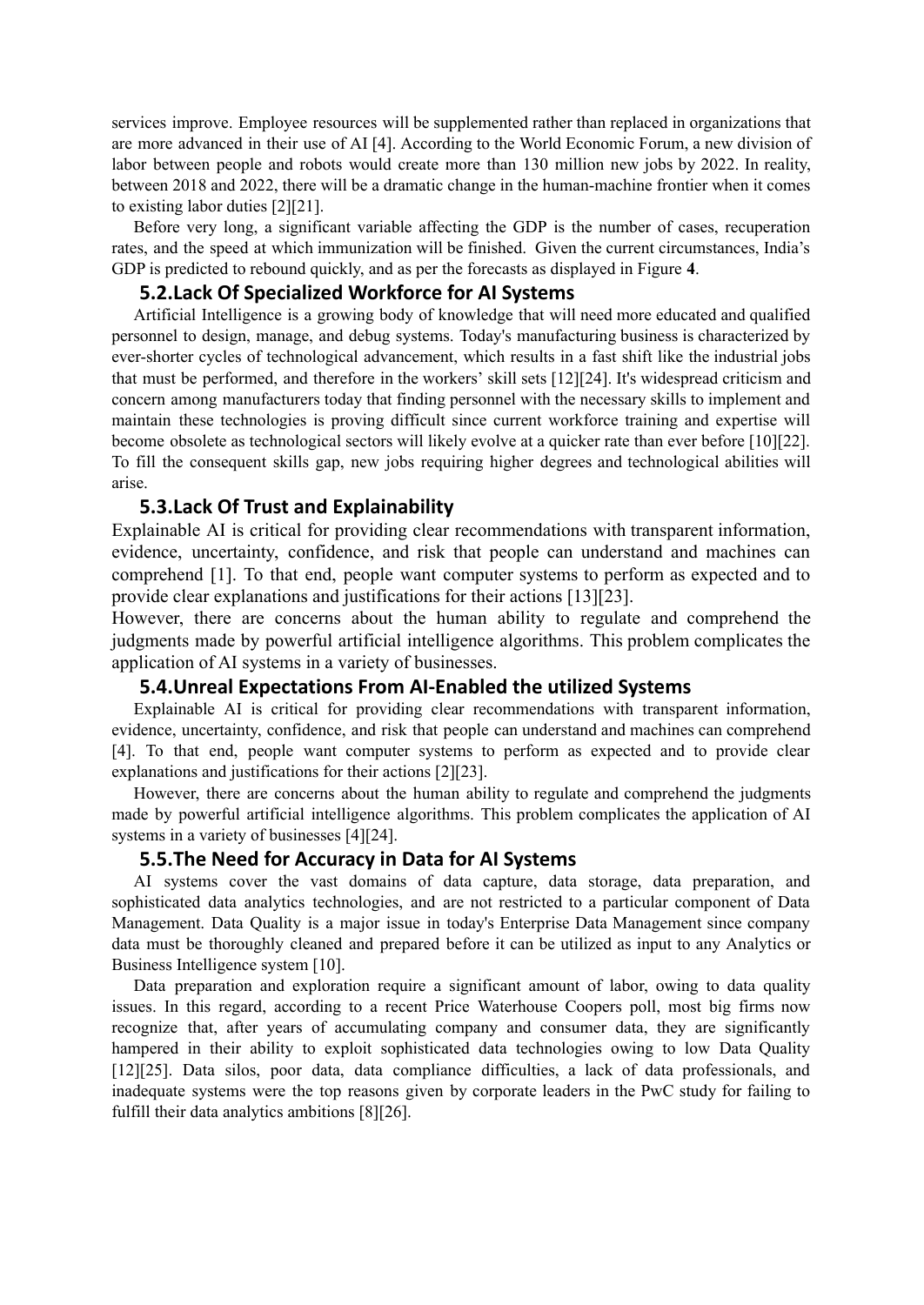

#### **Figure 4**: AI's challenges with data

*Source- PwC*

## **6. Conclusion**

AI systems in manufacturing can play a big role in Industrial Revolution 4.0 by completely changing the ways of manufacturing and designing the products for consumers. While big multinational firms have begun experimenting with AI use cases, large-scale adoption remains uncommon. It will be difficult for manufacturing to enter into the 4.0 age until more companies move beyond pilots and proofs-of-concept to scale. The next industrial revolution can be shaped by manufacturers focusing on AI's most profitable use cases, while also ensuring proper governance, platform, and talent development.

With proper research and vision, AI models can be integrated into a stepwise process involving the integration of AI models with the old manufacturing methods and then slowly eliminating the loopholes of the current model and moving on to a newer and better version until the whole manufacturing unit becomes AI friendly with better efficiency and greater profits.

## **7. References**

- [1] Lee, Jay & Davari, Hossein & Singh, Jaskaran & Pandhare, Vibhor. Industrial Artificial Intelligence for Industry 4.0-based Manufacturing Systems. Manufacturing Letters. 2018. DOI: 10.1016/j.mfglet.2018.09.002.
- [2] World Economic Forum. The Future of Jobs Report: Centre for the New Economy and Society. 2018. URL: https://www.weforum.org/reports/the-future-of-jobs-report-2018.
- [3] Meziane, F., Vadera, S., Kobbacy, K. and Proudlove, N. "Intelligent systems in manufacturing: current developments and future prospects", Integrated Manufacturing Systems, Vol. 11 No. 4, pp. 218-238. 2000. DOI: 10.1108/09576060010326221.
- [4] Pascal Brosset, Anne-Laure Thieullent, Sergey Patsko, Jerome Buvat, Yashwardhan Khemka, Amol Khadikar, Abhishek Jain. Capgemini India. Scaling AI in Manufacturing Operations: A Practitioners' Perspective. 2019. URL: https://www.capgemini.com/in-en/research/scaling-ai-in-manufacturing-operations/.
- [5] Bo-hu Li, Bao-cun Hou, Wen-tao Yu, Xiao-bing Lu & Chun-wei Yang. Applications of artificial intelligence in intelligent manufacturing: a review. Frontiers of Information Technology & Electronic Engineering volume 18, pages 86–96. 2017. DOI: 10.1631/FITEE.1601885.
- [6] Deloitte China. AI Enablement on the way to smart manufacturing: Deloitte Survey on AI Adoption In Manufacturing. 2020. URL: https://www2.deloitte.com/cn/en/pages/consumer-industrial-products/articles/ai-manufacturing-a pplication-survey.html.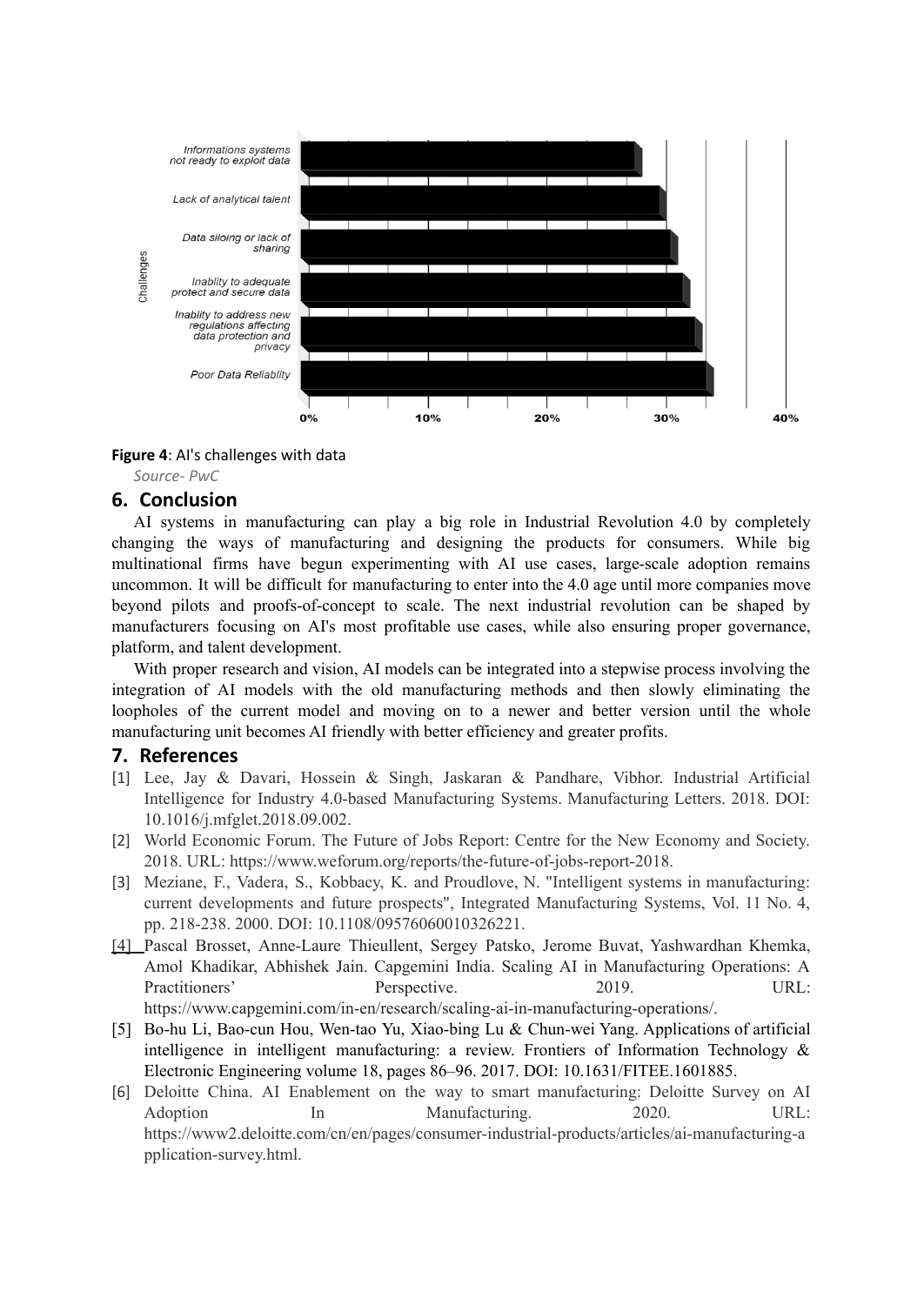- [7] Wang, Lihui. From Intelligence Science to Intelligent Manufacturing. Engineering 5(4): 615-618. 2019. DOI: 10.1016/j.eng.2019.04.011.
- [8] Jiafu Wan, Xiaomin Li, Hong-Ning Dai, Andrew Kusiak, Miguel Martinez-Garcia, Di Li. Artificial-Intelligence-Driven Customized Manufacturing Factory: Key Technologies, Applications, and Challenges. Proceedings of the IEEE (IF10.961), vol. 109, no. 4, pp. 377-398. January 1, 2020. DOI: 10.1109/JPROC.2020.3034808.
- [9] Spyros Makridakis, "Forecasting the Impact of Artificial Intelligence, Part 3 of 4: The Potential Effects of AI on Businesses, Manufacturing, and Commerce," Foresight: The International Journal of Applied Forecasting, International Institute of Forecasters, issue 49, pages 18-27, Spring. 2018. URL: https://ideas.repec.org/a/for/ijafaa/y2018i49p18-27.html.
- [10] Gartner, Inc. Gartner survey reveals 66% of organizations increased or did not change AI investments since the onset of COVID-19. STAMFORD, Conn., October 1, 2020. URL: https://www.gartner.com/en/newsroom/press-releases/2020-10-01-gartner-survey-revels-66-perce nt-of-orgnizations-increased-or-did-not-change-ai-investments-since-the-onset-of-covid-19.
- [11] World Manufacturing Forum. The 2019 World Manufacturing Forum Report, Skills for the Future of Manufacturing. 2019. URL: https://www. worldmanufacturingforum.org/.
- [12] Steffen Kinkel, Marco Baumgartner, Enrica Cherubini. Prerequisites for the adoption of AI technologies in manufacturing – Evidence from a worldwide sample of manufacturing companies, Technovation, 2021, 102375, ISSN 0166-4972. 2021. DOI: 10.1016/j.technovation.2021.102375.
- [13] U. Yadav (2021), AI techniques in Information Management, Insights2Techinfo, pp. 1.
- [14] Jain, A. K., & Gupta, B. B. (2019). Feature based approach for detection of smishing messages in the mobile environment. Journal of Information Technology Research (JITR), 12(2), 17-35.
- [15] Ab Malek, M. S. B., Ahmadon, M. A. B., Yamaguchi, S., & Gupta, B. B. (2016, October). On privacy verification in the IoT service based on PN 2. In 2016 IEEE 5th Global Conference on Consumer Electronics (pp. 1-4). IEEE.
- [16] Gou, Z., Yamaguchi, S., & Gupta, B. B. (2017). Analysis of various security issues and challenges in cloud computing environment: a survey. In Identity Theft: Breakthroughs in Research and Practice (pp. 221-247). IGI global.
- [17] Manepalli Ratna Sri, Surya Prakash and T Karuna (2021) Classification of Fungi Microscopic Images – Leveraging the use of AI, Insights2Techinfo, pp.1.
- [18] Gupta, B. B., Tewari, A., Cvitić, I., Peraković, D., & Chang, X. (2021). Artificial intelligence empowered emails classifier for Internet of Things based systems in industry 4.0. Wireless Networks, 1-11.
- [19] Manasrah, A. M., & Gupta, B. B. (2019). An optimized service broker routing policy based on differential evolution algorithm in fog/cloud environment. Cluster Computing, 22(1), 1639-1653.
- [20] Sudhakar Kumar, Sunil Kr Singh, Naveen Aggarwal, Kriti Aggarwal, "Evaluation of automatic parallelization algorithms to minimize speculative parallelism overheads: An experiment", pp 1517-1528, 2021 Journal of Discrete Mathematical Sciences and Cryptography, Volume 24, Issue 5 , Taylor & Francis, (2021).
- [21] Aggarwal, K., Singh, S. K., Chopra, M., & Kumar, S. (2022). Role of Social Media in the COVID-19 Pandemic: A Literature Review. In B. Gupta, D. Peraković, A. Abd El-Latif, & D. Gupta (Ed.), Data Mining Approaches for Big Data and Sentiment Analysis in Social Media (pp. 91-115). IGI Global. http://doi:10.4018/978-1-7998-8413-2.ch004.
- [22] Singh, K. S. (2021). Linux Yourself (1st ed.). Routledge.
- [23] Chopra, M., Singh, S. K., Aggarwal, K., & Gupta, A. (2022). Predicting Catastrophic Events Using Machine Learning Models for Natural Language Processing. In B. Gupta, D. Peraković, A. Abd El-Latif, & D. Gupta (Ed.), Data Mining Approaches for Big Data and Sentiment Analysis in Social Media (pp. 223-243). IGI Global. [https://www.igi-global.com/gateway/chapter/293158.](https://www.igi-global.com/gateway/chapter/293158)
- [24] Aggarwal, K., Singh, S. K., Chopra, M., & Kumar, S. (2022). Role of Social Media in the COVID-19 Pandemic: A Literature Review. In B. Gupta, D. Peraković, A. Abd El-Latif, & D.